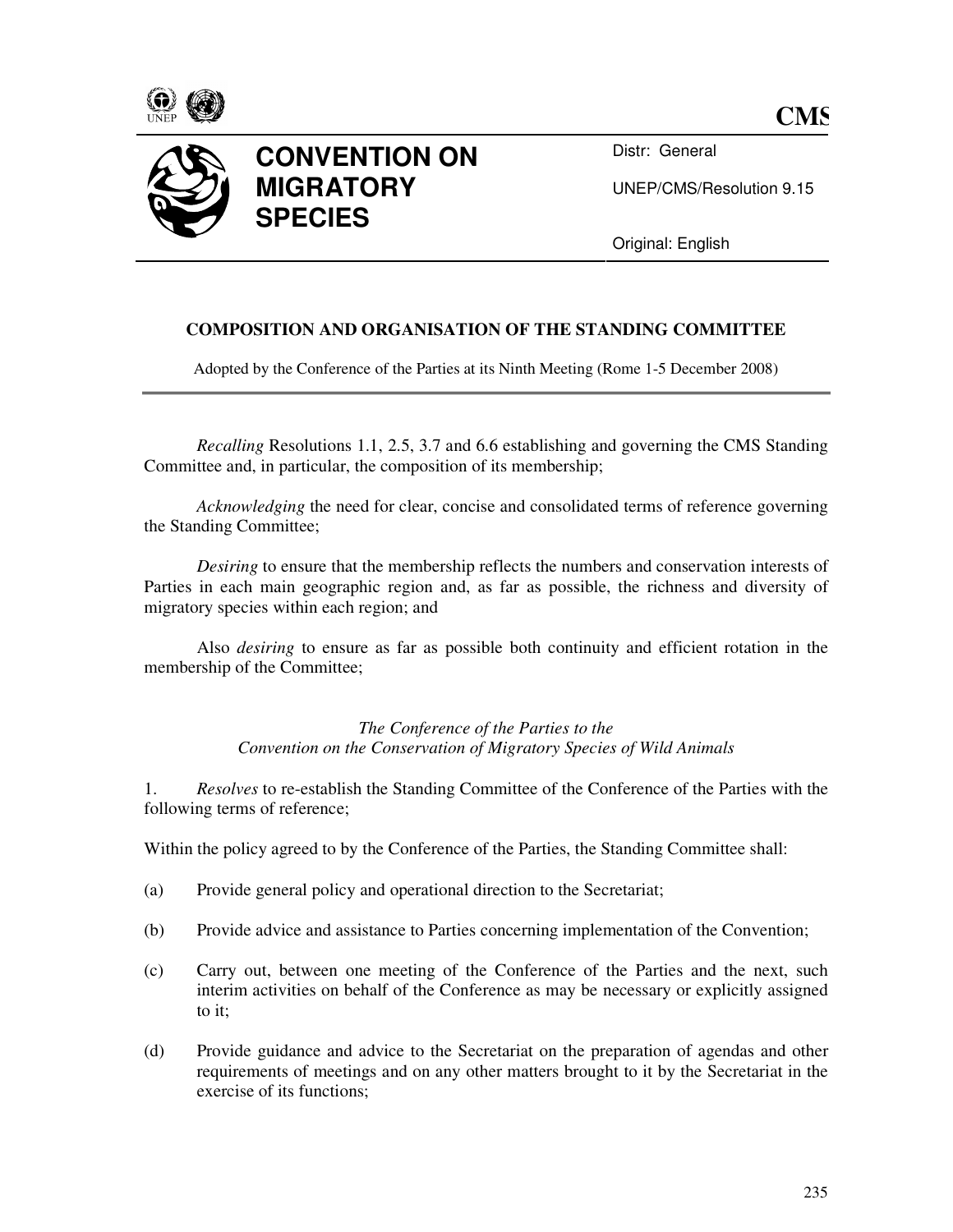- (e) Oversee, on behalf of the Parties, the development and execution of the budget of the Secretariat as derived from the Trust Fund and other sources and also all aspects of fundraising undertaken by the Secretariat in order to carry out specific functions authorised by the Conference of the Parties, and oversee expenditures of such fund-raising activities; and shall be supported, in this activity, by the subcommittee established through resolution 9.14 paragraph 12;
- (f) Represent the Conference of the Parties, vis-à-vis the Government of the host country of the Secretariat's headquarters, the United Nations Environment Programme and other international organisations for consideration of matters relating to the Convention and its Secretariat;
- (g) Submit at each ordinary meeting of the Conference of the Parties a written report on its work since the previous ordinary meeting;
- (h) Draft resolutions or recommendations, as appropriate, for consideration by the Conference of the Parties;
- (i) Act as the Bureau at meetings of the Conference of the Parties until such time as the Conference Rules of Procedure are adopted; and
- (j) Perform any other function as may be entrusted to it by the Conference of the Parties;
- 2. *Establishes* the following rules for the Standing Committee:
- (a) The Membership of the Standing Committee shall be agreed at each meeting of the Conference of the Parties in accordance with the Conference's Rules of Procedure (but also see 2 (l) below) and shall comprise:
	- (i) three parties elected from each of the geographic regions (a) Africa and (b) Europe;
	- (ii) two parties elected from each of the geographic regions (a) Asia and (b) South and Central America and the Caribbean;
	- (iii) one party from each of the geographic regions (a) North America and (b) Oceania;
	- (iv) the Depositary and Host Government of the host of the Secretariat; and
	- (v) where appropriate, the Host Government of the next and previous meetings of the Conference of the Parties.
- (b) Each meeting of the Conference of the Parties (COP) also shall elect twelve regional representatives to serve as alternate members and, in particular, to attend the meetings of the Standing Committee in the absence of the member of the region for which they are alternate member.
- (c) The term of office of regional members and alternates shall expire at the close of the next ordinary meeting of the COP following the meeting at which they were originally elected. Regional members may not serve more than two consecutive terms of office.
- (d) If an extraordinary meeting or a special meeting of the Conference of the Parties is held between two regular meetings, the host Party of that meeting shall participate in the work of the Committee on matters related to the organisation of the meeting.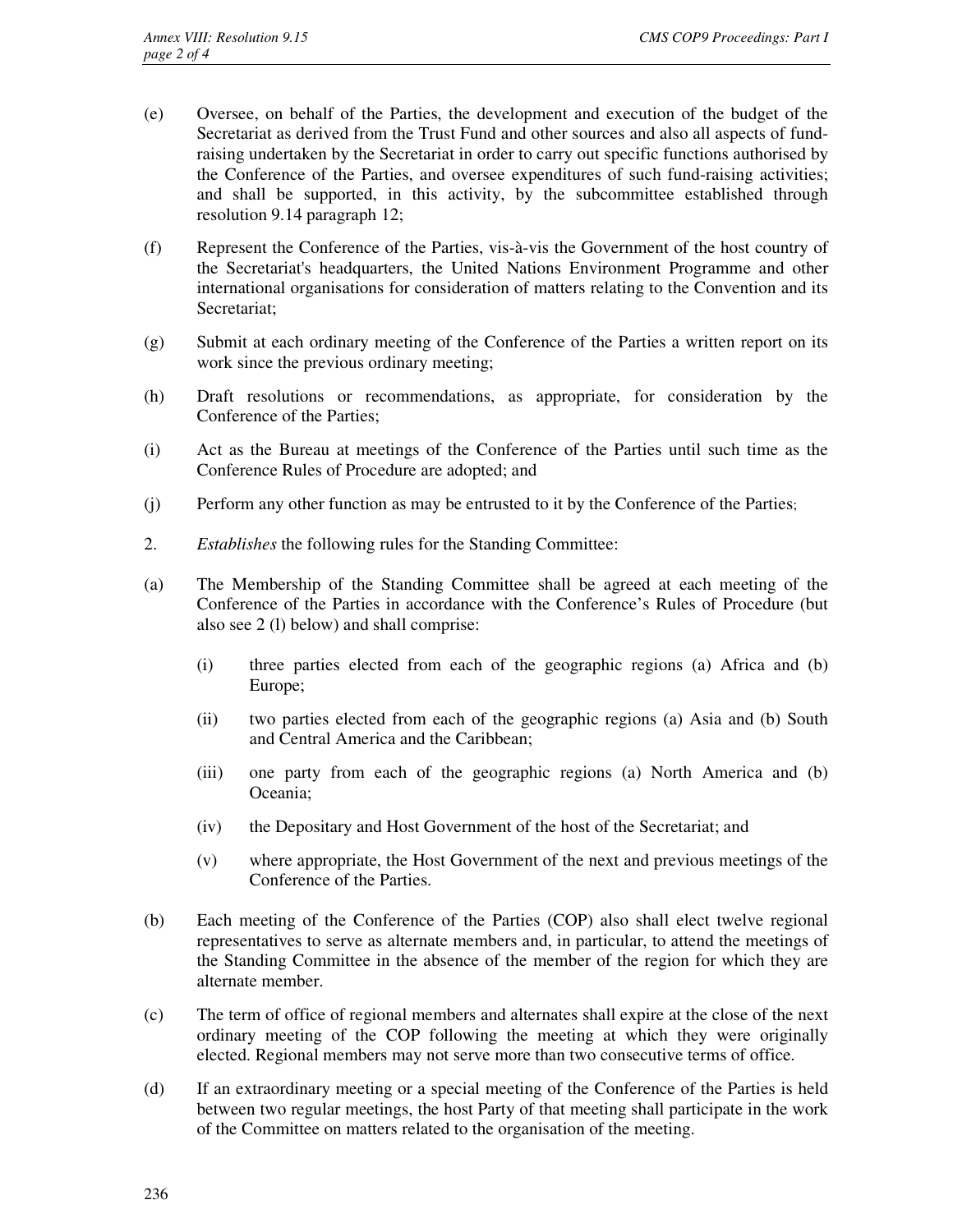- (e) Parties not members of the Committee shall be entitled to be represented at meetings of the Committee by an observer who shall have the right to participate but not to vote.
- (f) The Chairman of the Scientific Council shall be entitled to participate in meetings of the Standing Committee as a non-voting observer.
- (g) The Chairman may invite any person or representative of any other country or organisation to participate in meetings of the Committee as an observer without the right to vote.
- (h) The Secretariat shall inform all Parties of the date and venue of Standing Committee meetings.
- (i) The Committee shall, by consensus, establish its own rules of procedure.
- (j) The Secretary for the Committee shall be provided by the Secretariat of the Convention.
- (k) The membership of the Committee shall be renewed at every ordinary meeting of the Conference of the Parties.
- (l) If a regional representative or alternate resigns from the Standing Committee, the Secretariat shall organise a ballot among all Parties from that region to elect a successor, the voting system described in the COP ROPs being adopted *mutatis mutandis.*

3. *Requests* members of the Committee to make every effort to pay their own travel expenses;

4. *Requests* the Secretariat to make provision in budgets for the payment, upon request, of reasonable and justifiable travel expenses of nominated representatives from the group of countries which have been identified by the responsible organs of the Convention as being eligible for travel assistance and from the next host Party (should that also qualify for funding). Within the policy agreed by the Conference of the Parties, the Secretariat:

- (a) Shall make provisions for payment of travel costs for regional members from the group of the developing countries and countries with economies in transition (or alternate members deputising for them) to attend a maximum of one Standing Committee per calendar year;
- (b) Shall refund travel expenses, upon request, to no more than one representative of a Party at any one meeting of the Standing Committee;
- (c) May refund to the Chairman of the Standing Committee all reasonable and justifiable travel expenses for travel undertaken on behalf of the Conference of the Parties or on behalf of the Secretariat;
- (d) May pay refunds in United States dollars or euros;
- (e) Shall receive claims for refunds, supported by receipts, which must be submitted to the Secretariat within thirty calendar days of the completion of the travel; and
- (f) Shall endeavour, to the extent possible, to obtain external funding for travel expenses;